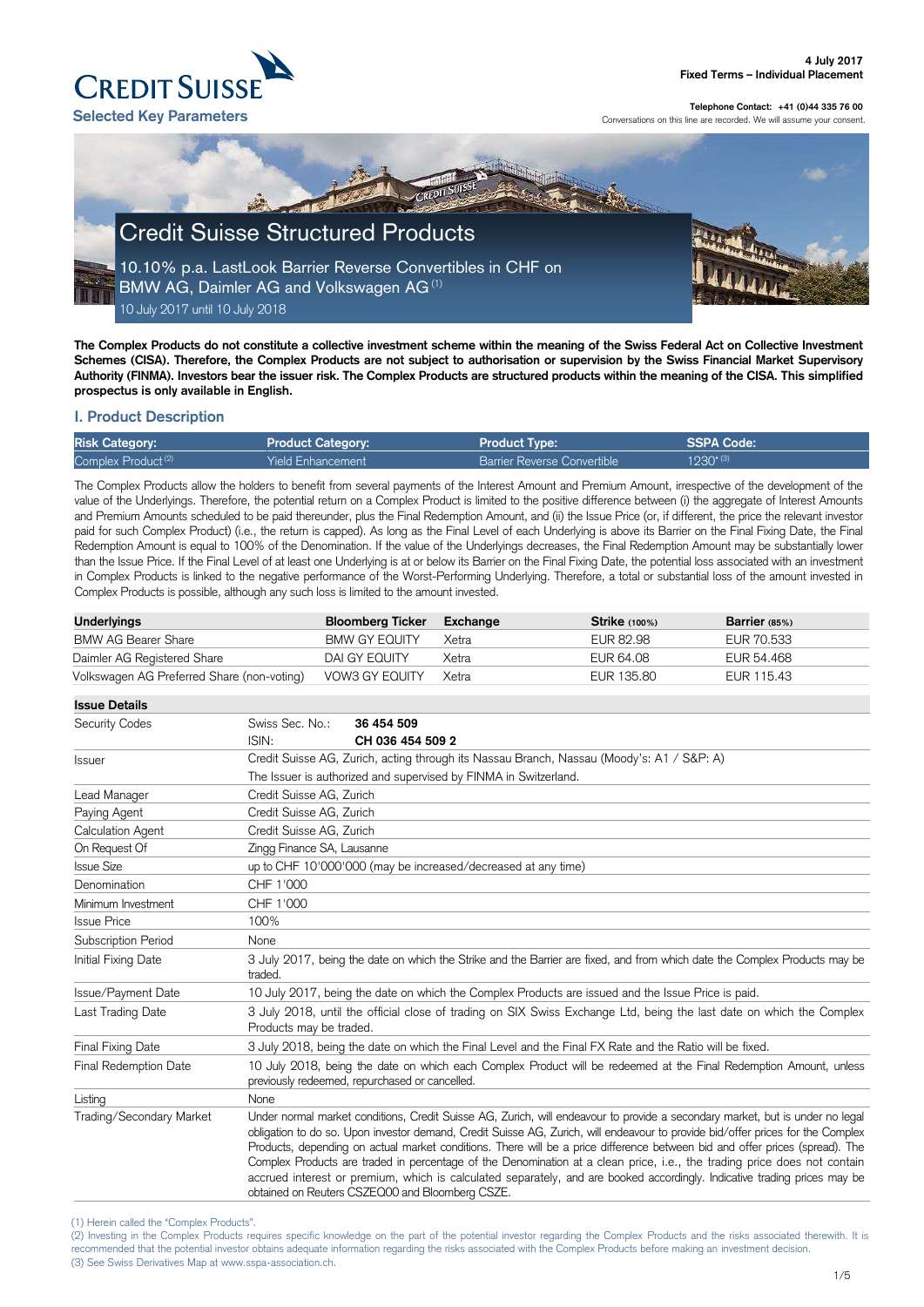| Minimum Trading Lot                            | CHF 1'000                                                                                                                                                                                                                                                                                                                                                                                                                                                                                                                                                                                                                                                                                                                                                              |
|------------------------------------------------|------------------------------------------------------------------------------------------------------------------------------------------------------------------------------------------------------------------------------------------------------------------------------------------------------------------------------------------------------------------------------------------------------------------------------------------------------------------------------------------------------------------------------------------------------------------------------------------------------------------------------------------------------------------------------------------------------------------------------------------------------------------------|
| Clearing                                       | SIX SIS Ltd, Euroclear S.A., Clearstream Banking                                                                                                                                                                                                                                                                                                                                                                                                                                                                                                                                                                                                                                                                                                                       |
| Form                                           | <b>Uncertificated Securities</b>                                                                                                                                                                                                                                                                                                                                                                                                                                                                                                                                                                                                                                                                                                                                       |
| Governing Law/Jurisdiction                     | Swiss Law/Courts of Zurich 1                                                                                                                                                                                                                                                                                                                                                                                                                                                                                                                                                                                                                                                                                                                                           |
| Publication                                    | Any amendment to the Complex Products will be published on www.credit-suisse.com/derivatives.                                                                                                                                                                                                                                                                                                                                                                                                                                                                                                                                                                                                                                                                          |
| Main Sales and Offering<br>Restrictions        | U.S.A., U.S. Persons, Singapore, European Economic Area, Hong Kong, United Kingdom, The Bahamas<br>Further information as well as a non-exhaustive list of additional sales and offering restrictions are available in the Base<br>Prospectus for the issuance of Yield Enhancement Products of Credit Suisse AG dated 22 June 2017 on www.credit-<br>suisse.com/derivatives under "Base Prospectuses".                                                                                                                                                                                                                                                                                                                                                                |
|                                                | General: Except as set out in the documentation, no action has been or will be taken that would permit a public offering<br>of Complex Products or possession or distribution of any offering material in relation to Complex Products in any<br>jurisdiction where action for that purpose is required. No offers, sales, deliveries or transfers of Complex Products or the<br>Underlying(s) (if any) to be delivered upon redemption of the Complex Products, or distribution of any offering material<br>relating to Complex Products, may be made in or from any jurisdiction except in circumstances which will result in<br>compliance with any applicable laws and regulations and will not impose any obligations on the Issuer or the relevant<br>dealer(s). |
| Interest   Premium                             |                                                                                                                                                                                                                                                                                                                                                                                                                                                                                                                                                                                                                                                                                                                                                                        |
| Interest Amount                                | 0.00% p.a. of the Denomination, i.e., CHF 0.00 for 180 days.                                                                                                                                                                                                                                                                                                                                                                                                                                                                                                                                                                                                                                                                                                           |
| Premium Amount                                 | 10.10% p.a. of the Denomination, i.e., CHF 50.50 for 180 days.                                                                                                                                                                                                                                                                                                                                                                                                                                                                                                                                                                                                                                                                                                         |
| Interest/Premium<br>Payment Date(s)            | 10 January 2018 and 10 July 2018, being the date(s) on which the Issuer shall pay the Interest Amount and the<br>Premium Amount per Complex Product to the holders, unless previously redeemed, repurchased or cancelled.                                                                                                                                                                                                                                                                                                                                                                                                                                                                                                                                              |
| Business Day Convention/<br>Day Count Fraction | Modified following, unadjusted, 30/360.                                                                                                                                                                                                                                                                                                                                                                                                                                                                                                                                                                                                                                                                                                                                |
| Redemption                                     |                                                                                                                                                                                                                                                                                                                                                                                                                                                                                                                                                                                                                                                                                                                                                                        |
| Final Redemption Amount                        | If the Final Level of each Underlying is above its Barrier, a cash amount equal to 100% of the Denomination; or<br>(i)<br>If the Final Level of at least one Underlying is at or below its Barrier, the number of Worst-Performing Underlyings<br>(ii)<br>specified in the Ratio of the Worst-Performing Underlying. Fractions will not be cumulated and will be paid in cash (based on<br>the Final Level of the Worst-Performing Underlyingand its Final FX Rate). In this case, the investor will have to bear the usual<br>transaction fees, based on the Strike of the Worst-Performing Underlying.                                                                                                                                                               |
| Settlement Type                                | physical settlement or cash settlement.                                                                                                                                                                                                                                                                                                                                                                                                                                                                                                                                                                                                                                                                                                                                |
| Ratio                                          | with respect to each Underlying, the Denomination multiplied by the Final FX Rate of such Underlying, divided by its<br>Strike, being the number of Underlying(s) per Complex Product, as determined by the Calculation Agent on the Final<br>Fixing Date.                                                                                                                                                                                                                                                                                                                                                                                                                                                                                                             |
| Worst-Performing Underlying                    | out of all the Underlyings, the Underlying in respect of which its Final Level divided by its Strike results in the lowest<br>value.                                                                                                                                                                                                                                                                                                                                                                                                                                                                                                                                                                                                                                   |
| <b>Strike</b>                                  | with respect to each Underlying, the relevant Strike specified in the table above, being 100% of its level at the Valuation<br>Time on the Initial Fixing Date.                                                                                                                                                                                                                                                                                                                                                                                                                                                                                                                                                                                                        |
| <b>Final Level</b>                             | with respect to each Underlying, 100% of its level at the Valuation Time on the Final Fixing Date.                                                                                                                                                                                                                                                                                                                                                                                                                                                                                                                                                                                                                                                                     |
| Final FX Rate                                  | with respect to each Underlying, the prevailing spot rate at the time the Calculation Agent determines the Final Level of<br>such Underlying on the Final Fixing Date, which is determined by the Calculation Agent as the number of units of the<br>currency in which such Underlying is quoted that could be bought with one unit of the settlement currency at such time<br>on the Final Fixing Date (or, if no direct exchange rates are published, the effective rate resulting from the application of<br>rates into and out of one or more intermediate currencies).                                                                                                                                                                                            |
| <b>Valuation Time</b>                          | with respect to each Underlying, its scheduled closing time.                                                                                                                                                                                                                                                                                                                                                                                                                                                                                                                                                                                                                                                                                                           |
| Barrier                                        | with respect to each Underlying, the relevant Barrier specified in the <b>table above</b> , being 85% of its Strike.                                                                                                                                                                                                                                                                                                                                                                                                                                                                                                                                                                                                                                                   |
| Fee                                            |                                                                                                                                                                                                                                                                                                                                                                                                                                                                                                                                                                                                                                                                                                                                                                        |
| Fee                                            | up to 1.00% p.a. (in percent of the Denomination and included in the Issue Price)                                                                                                                                                                                                                                                                                                                                                                                                                                                                                                                                                                                                                                                                                      |
| (paid to Zingg Finance SA)                     |                                                                                                                                                                                                                                                                                                                                                                                                                                                                                                                                                                                                                                                                                                                                                                        |

#### **Swiss Taxation**

The following statements and discussions of certain Swiss tax considerations relevant to the purchase, ownership and disposition of the Complex Products are of a general nature only and do not address all potential tax consequences of an investment in the Complex Product under Swiss law. This summary is based on treaties, laws, regulations, rulings and decisions currently in effect, all of which are subject to change. It does not address the tax consequences of the Complex Products in any jurisdiction other than Switzerland.

Tax treatment depends on the individual tax situation of each investor and may be subject to change.

Potential investors will, therefore, need to consult their own tax advisors to determine the special tax consequences of the purchase, ownership and sale or other disposition of a Complex Product. In particular, the precise tax treatment of a holder of a Complex Product needs to be determined with reference to the applicable law and practice at the relevant time.

The investors shall be liable for all current and future taxes and duties as a consequence of an investment in Complex Products. The income tax treatment as depicted below is applicable to individual persons with tax residence in Switzerland and private assets. Withholding tax and stamp taxes are applicable to all investors; however, specific rules apply with respect to certain types of investors and transactions.

No Swiss withholding tax (*Verrechnungssteuer*).

The issuance, sale or purchase and redemption of Complex Products are not subject to securities transfer stamp tax (*Umsatzabgabe*).

The delivery of the Worst-Performing Underlying, if any, is subject to securities transfer stamp tax at a rate of up to 0.15%, in case of Underlying(s) issued by a Swiss issuer and of up to 0.30%, in case of Underlying(s) issued by a non-Swiss issuer, provided, in both cases, that a Swiss securities dealer for purposes of securities transfer stamp tax, such as a Swiss bank, is involved as a party or an intermediary in the transaction and no exemption applies. The securities transfer stamp tax is based on the Strike of the Worst-Performing Underlying.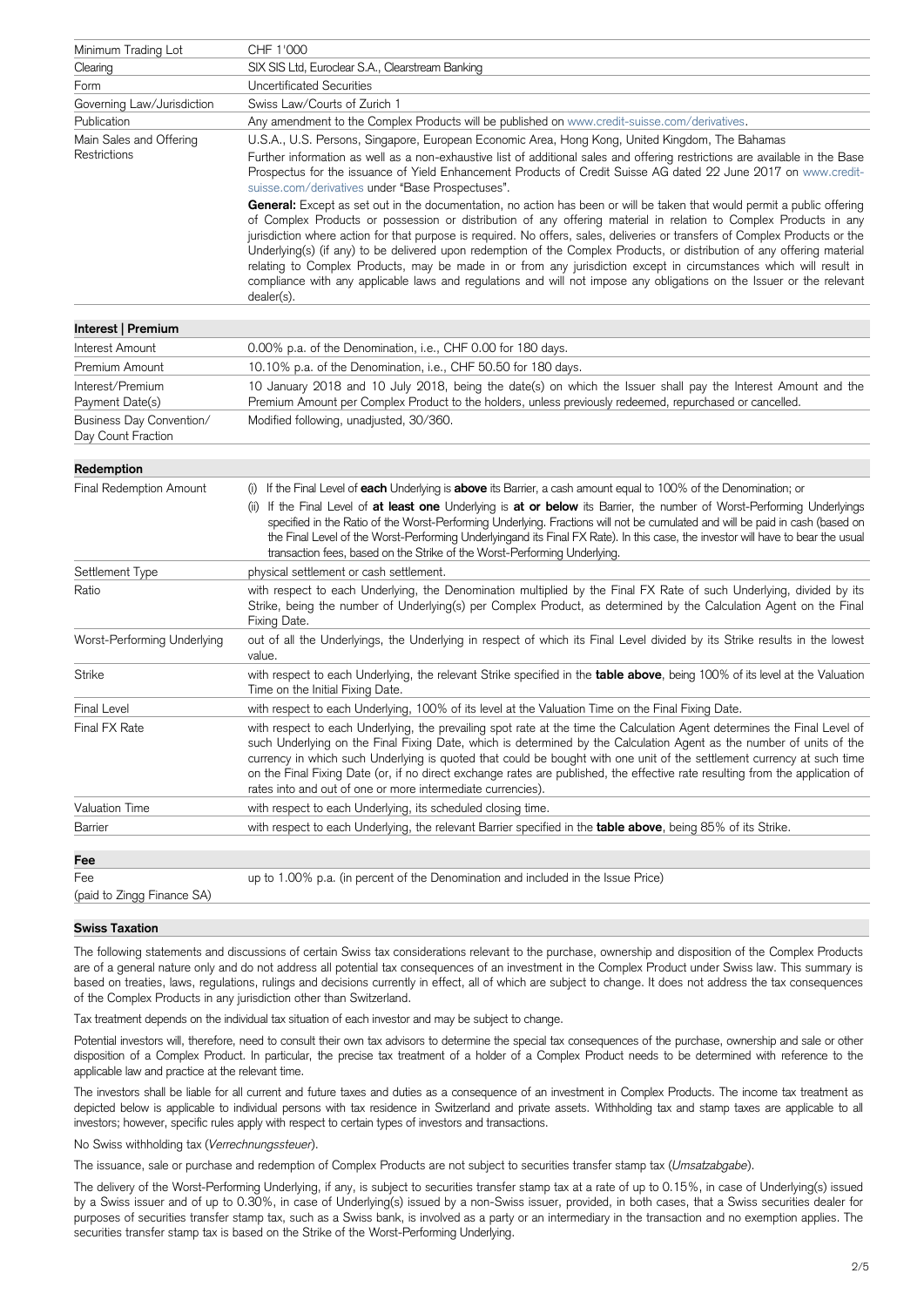The interest payment of 0.00% p.a. (CHF 0.00 for 180 days) is subject to income tax for Swiss resident private investors. The premium payment of 10.10% p.a. (CHF 50.50 for 180 days) qualifies for tax-free capital gain for Swiss resident private investors.

### **Withholding Tax**

Investors in this Complex Product should note that payments under this Complex Product may be subject to withholding taxes (including, but not limited to, United States withholding taxes imposed pursuant to FATCA (as defined in the Base Prospectus) or Section 871(m) of the US Internal Revenue Code of 1986, as amended). Any payments due under this Complex Product shall be paid net of such tax. Please refer to the Terms and Conditions and the Base Prospectus for further detail. In the event that any withholding taxes are applicable to any amount payable under this Complex Product, the Issuer shall not be obligated to pay additional amounts in connection with any amounts so withheld.

### **The Issuer expressly disclaims all liability in respect of any tax implications.**

# **II. Profit and Loss Prospects**

## **Profit Prospects**

The Complex Products allow the holders to benefit from several payments of the Interest Amount and Premium Amount, irrespective of the development of the value of the Underlyings. Therefore, the potential return on a Complex Product is limited to the positive difference between (i) the aggregate of Interest Amounts and Premium Amounts scheduled to be paid thereunder, plus the Final Redemption Amount, and (ii) the Issue Price (or, if different, the price the relevant investor paid for such Complex Product) (i.e., the return is capped). As long as the Final Level of each Underlying is above its Barrier on the Final Fixing Date, the Final Redemption Amount is equal to 100% of the Denomination.

### **Loss Prospects**

If the value of the Underlyings decreases, the Final Redemption Amount may be substantially lower than the Issue Price. If the Final Level of at least one Underlying is at or below its Barrier on the Final Fixing Date, the potential loss associated with an investment in Complex Products is linked to the negative performance of the Worst-Performing Underlying. Therefore, a total or substantial loss of the amount invested in Complex Products is possible, although any such loss is limited to the amount invested.

| <b>Calculation Examples of the Final Redemption Amount</b>                         |                                                                                                 |  |
|------------------------------------------------------------------------------------|-------------------------------------------------------------------------------------------------|--|
| Performance of the Worst-Performing<br><b>Underlying</b> on the Final Fixing Date: | Final Redemption Amount per Complex Product:                                                    |  |
| + 80%                                                                              | CHF 1'000 (the Final Level of the Worst-Performing Underlying is above its Barrier).            |  |
| $-15%$                                                                             | CHF 1'000 (the Final Level of the Worst-Performing Underlying is above its Barrier).            |  |
| $-70%$                                                                             | Delivery of the number of Underlying(s) stated in the Ratio of the Worst-Performing Underlying. |  |

This table shows exemplary redemption scenarios regarding the Final Redemption Amount as per the Final Redemption Date for illustrative purposes only and does not constitute a price indication for the Complex Products or the Underlyings. During the term of the Complex Products, additional risks and other factors may influence the market value of the Complex Products. As a consequence, the pricing in the secondary market may differ significantly from the above table.

# **III. Important Risks for Investors**

### **Important Risks**

### Issuer Risk

Investors bear the Issuer risk. The Complex Products' retention of value is dependent not only on the development of the value of the Underlying(s), but also on the creditworthiness of Credit Suisse AG, which may change over the term of the Complex Products. Furthermore, the Issuer's ability to fulfill its obligations under the Complex Products may be affected by certain other factors, including liquidity risks, market risks, credit risks, cross-border and foreign exchange risks, operational risks, legal and regulatory risks and competition risks.

The Complex Products are direct, unconditional, unsecured and unsubordinated obligations of Credit Suisse AG and are not covered by any compensation or insurance scheme (such as a bank deposit protection scheme). If Credit Suisse AG were to become insolvent, claims of investors in Complex Products would rank equally in right of payment with all other unsecured and unsubordinated obligations of Credit Suisse AG, except such obligations given priority by law. In such a case, investors in Complex Products may suffer a loss of all or a portion of their investment therein, irrespective of any favourable development of the other value determining factors, such as the performance of the Underlying(s).

## **Credit Suisse AG is licensed as a bank pursuant to the Swiss Federal Act on Banks and Saving Banks and as a security dealer pursuant to the Swiss Federal Act on Stock Exchanges and Securities Trading and is subject to supervision by the FINMA.**

## Product Risk

Complex Products involve substantial risks and potential investors must have the knowledge and experience necessary to enable them to evaluate the risks and merits of an investment in Complex Products.

Prospective investors should:

- ensure that they understand the nature of the risks posed by, and the extent of their exposure under, the Complex Products;
- make all pertinent inquiries they deem necessary without relying on the Issuer or any of its affiliates or officers or employees;
- 
- consider the suitability of the Complex Products as an investment in light of their own circumstances, investment objectives, tax position and financial condition;
- consider carefully all the information set forth in the legally binding Terms and Conditions as well as all other sections of the Prospectus (including any documents incorporated by reference therein);
- consult their own legal, tax, accounting, financial and other professional advisors to assist them determining the suitability of Complex Products for them as an investment.

#### Risk of Total Loss

Complex Products involve a high degree of risk, and prospective investors in Complex Products should recognise that Complex Products may under certain circumstances have a redemption value of zero and the payment(s) of Interest Amount and Premium Amount scheduled to be made thereunder may not be made. Prospective investors in Complex Products should therefore be prepared to sustain a partial or total loss of the amount of their investment therein.

#### Complex Products are unsecured obligations

Complex Products are direct, unconditional, unsecured and unsubordinated obligations of Credit Suisse AG and are not covered by any compensation or insurance scheme (such as a bank deposit protection scheme). If Credit Suisse AG were to become insolvent, claims of investors in Complex Products would rank equally in right of payment with all other unsecured and unsubordinated obligations of Credit Suisse AG, except such obligations given priority by law. In such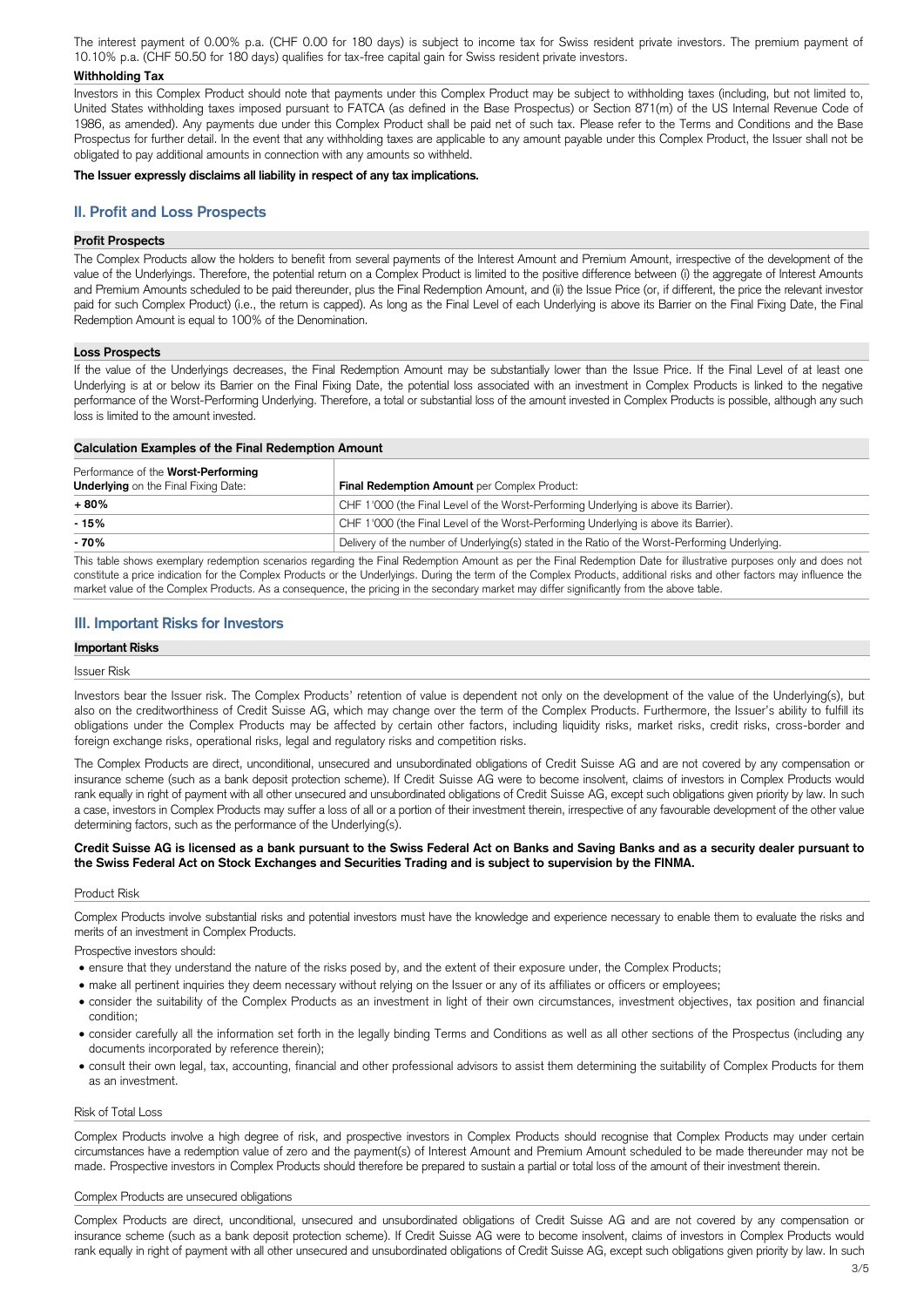a case, investors in Complex Products may suffer a loss of all or a portion of their investment therein, irrespective of any favourable development of the other value determining factors, such as the performance of the Underlyings.

### Capped Profit Potential

Investors in Complex Products should be aware that the profit potential in relation thereto is capped. Therefore, a direct investment in the Underlyings may lead to a greater return than an investment in the Complex Products.

## Unpredictable Market Value of the Complex Products

The market value of, and expected return on, Complex Products may be influenced by a number of factors, some or all of which may be unpredictable (and which may offset or magnify each other), such as (i) supply and demand for Complex Products, (ii) the value and volatility of the Underlyings, (iii) economic, financial, political and regulatory or judicial events that affect Credit Suisse AG, the Underlyings or financial markets generally, (iv) interest and yield rates in the market generally, (v) the time remaining until the Final Redemption Date, (vi) the difference between the level of any Underlying and the relevant threshold, (vii) Credit Suisse AG's creditworthiness and (viii) dividend payments on the Underlyings, if any.

### Trading Market for Complex Products

The trading market for Complex Products may be limited, or may never develop at all, which may adversely impact the market value of such Complex Products or the ability of a holder thereof to sell such Complex Products.

#### Exposure to the Performance of the Underlyings

Complex Products represent an investment linked to the performance of the Underlyings and potential investors should note that any amount payable, or other benefit to be received, under Complex Products will depend upon the performance of the Underlyings. Potential investors in Complex Products should be familiar with the behaviour of the Underlyings and thoroughly understand how the performance of the Underlyings may affect payments (or any other benefit to be received) under, or the market value of, Complex Products. The past performance of the Underlyings is not indicative of future performance. The market value of a Complex Product may be adversely affected by postponement or alternative provisions for the valuation of the level of any Underlying.

#### Exchange Rate Risks

The settlement currency may not be the currency of the home jurisdiction of the investor in the Complex Products. Therefore, fluctuations in exchange rates may adversely affect the market value of a Complex Product or the value of the Underlyings.

Any information regarding the Underlying(s) contained in this document consists only of a summary of certain publicly available information. Any such information does not purport to be a complete summary of all material information about such Underlying(s) contained in the relevant publicly available information. The Issuer only accepts responsibility for accurately reproducing such information contained in publicly available information. Otherwise neither the Issuer nor any of its affiliates accept further or other responsibility or make any representation or warranty (express or implied) in respect of such information.

#### Broad Discretionary Authority of the Calculation Agent

The Calculation Agent has broad discretionary authority to make various determinations and adjustments under Complex Products, any of which may have an adverse effect on the market value thereof or amounts payable or other benefits to be received thereunder. Any such discretion exercised by, or any calculation made by, the Calculation Agent (in the absence of manifest error) shall be binding on the Issuer and all holders of the Complex Products.

#### Further Product Specific Risks

Investors in the Complex Products should be aware that an investment therein may result in a loss upon redemption if the Final Level of at least one Underlying is at or below its Barrier. Consequently, the potential loss associated with an investment in the Complex Products is linked to the negative performance of the Worst-Performing Underlying, which is the Underlying with the worst performance out of all Underlyings, and investors therein should be prepared to sustain a partial or total loss of their investment.

This risk disclosure notice cannot disclose all the risks. Therefore, potential investors in Complex Products should consult the latest version of the 'Special Risks in Securities Trading' risk disclosure brochure (the 'Risk Disclosure Brochure') and the Prospectus of which the Terms and Conditions of the Complex Products form a part.

The latest version of the Risk Disclosure Brochure can be obtained, free of charge, from the head office of Credit Suisse AG in Zurich, by calling +41 44 333 2144 or via facsimile no: +41 44 333 8403, or accessed via Internet at the Swiss Bankers Association's website: www.swissbanking.org (under the following path: www.swissbanking.org/en/services/library/studies-reports).

#### **Important Notices**

By investing in the Complex Products, an investor acknowledges having read and understood the following terms:

The Issuer is acting solely as an arm's length contractual counterparty and neither the Issuer nor any affiliate is acting as the financial advisor or fiduciary of

any potential investor in the Complex Products unless it has agreed to do so in writing.

The information and views contained herein are those of the Issuer and/or are derived from sources believed to be reliable. This document is not the result of a financial analysis and, therefore, is not subject to the 'Directives on the Independence of Financial Research' issued by the Swiss Bankers Association. The contents of this document therefore do not fulfil the legal requirements for the independence of financial analyses and there is no restriction on trading prior to publication of financial research.

**In connection with this Complex Product, the Issuer and/or its affiliates may pay to third parties, including affiliates, remunerations (distribution fee) that may be factored into the terms of this Complex Product. The Issuer and/or its affiliates may also offer such remunerations to third parties in the form of a discount on the price of the product. Receipt or potential receipt of such remunerations may lead to a conflict of interests. Internal revenue allocation may lead to a similar effect. Further information can be found under "Product Description". Finally, third parties or the investor's bank may impose a commission/brokerage fee in connection with the purchase/sale of or subscription to the Complex Product. Investors in the Complex Product may request further information from their bank/relationship manager.**

Where not explicitly otherwise stated, the Issuer has no duty to invest in the Underlying(s) and an investor in Complex Products has no recourse to the Underlying(s) or to any return thereon. The issue price of the Complex Products will reflect the customary fees and costs charged on the level of the Underlying(s). Certain built-in costs are likely to adversely affect the value of the Complex Products.